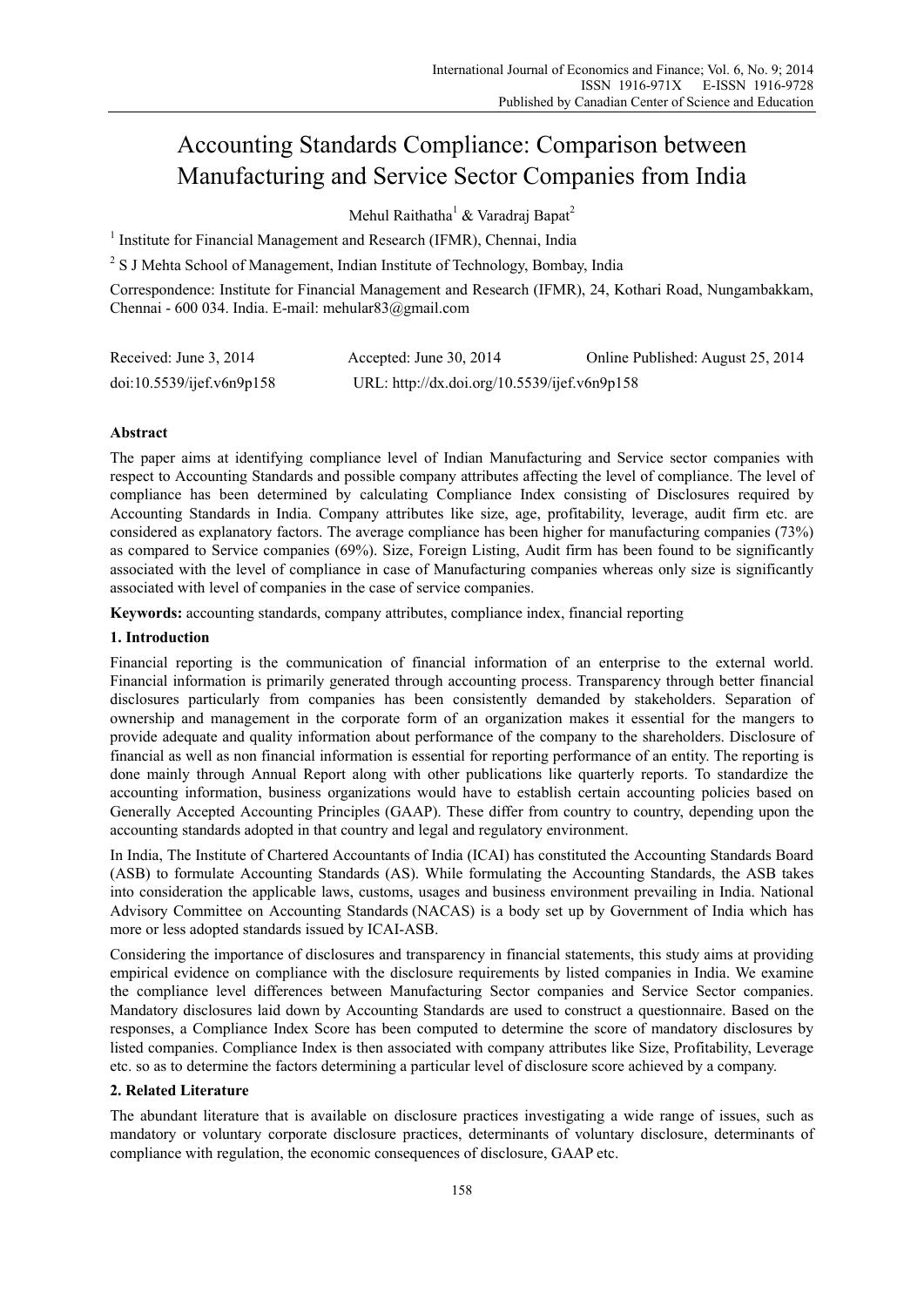Following Table 1 provides summary of related studies.

| S/N | Author(s) and Year            | Country of Study/No.<br>of firms        | Independent variables/Dependent Variables                                                                                                                                                                                                               | Data Analysis/Results                                                           |  |  |
|-----|-------------------------------|-----------------------------------------|---------------------------------------------------------------------------------------------------------------------------------------------------------------------------------------------------------------------------------------------------------|---------------------------------------------------------------------------------|--|--|
| 1   | Singhvi (1968)                | United states and India<br>45 Companies | Independent<br>Company size,<br>profitability,<br>number<br>of<br>shareholders, type of management<br>Dependent<br>Weighted disclosure index (34)                                                                                                       | Univariate<br>size, shareholders (No.), type<br>of management                   |  |  |
| 2   | Buzby(1974)                   | <b>United States</b><br>88 Companies    | Independent<br>Company size, listing status<br>Dependent<br>Weighted disclosure index (39)                                                                                                                                                              | Univariate<br>Ranked<br>and<br>Correlation<br>Size                              |  |  |
| 3   | McNally<br>et<br>al<br>(1982) | New Zealand<br>103 Companies            | Independent<br>Company size, rate of return, growth, audit<br>firm, industry<br>Dependent<br>Weighted disclosure index (41)                                                                                                                             | Univariate,<br>Kruskal-Wallis,<br>Rank order Correlation<br>Size                |  |  |
| 4   | Cooke(1993)                   | Japan<br>48 Companies                   | Independent<br>Listing status<br>Dependent<br>Unweighted disclosure index<br>(equal weight/dichotomous) (106)                                                                                                                                           | Univariate<br>Size                                                              |  |  |
| 5   | Wallace et al(1994)           | Spain<br>50 Companies                   | Independent<br>Company size, profitability, listing status,<br>industry, liquidity, audit firm, gearing.<br>Dependent<br>Unweighted disclosure index<br>(equal weight/dichotomous) (79)                                                                 | Multivariare<br><b>OLS</b><br>Rank<br>Regression<br>Size, Listing and Liquidity |  |  |
| 6   | Rathinam (1996)               | India<br>160 Companies                  | Independent<br>Age, profitability, asset size, turnover<br>Dependent<br>Unweighted disclosure Index<br>(equal weight/dichotomous) (114)                                                                                                                 | Ordinary Least Square (OLS)                                                     |  |  |
| 7   | Glaum and Street<br>(2003)    | Germany                                 | Independent<br>Company size, Industry type, profitability,<br>multinational, domicile, maturity, growth,<br>growth options, choice, ownership structure,<br>country, listing.<br>Dependent<br>Unweighted disclosure Index<br>(equal weight/dichotomous) | Univariate and Ordinary Least<br>Square (OLS)                                   |  |  |

Table 1. List of previous studies

### **3. Data and Methodology**

*3.1 Sample Selection and Sources of Data* 

There are approximately 4200 listed non financial companies on Bombay Stock Exchange (BSE). As per BSE, listed companies are classified as A Group, B Group and T Group. Top 200 companies based on Market Capitalization (75%) and Turnover (25%) are classified as A Group companies. Companies whose scripts are traded on trade to trade basic are classified as T Group companies. All other companies are classified as B Group Companies. A sample of 234 non-financial companies (representing proportionate mix of A group. B group and T group companies) has been selected from the companies listed with the Bombay Stock Exchange (BSE). The sample represented about 5 % of the universe. The selected companies are classified into industry type i.e. 157 companies from manufacturing sector and 77 companies service industry. Data related to calculating compliance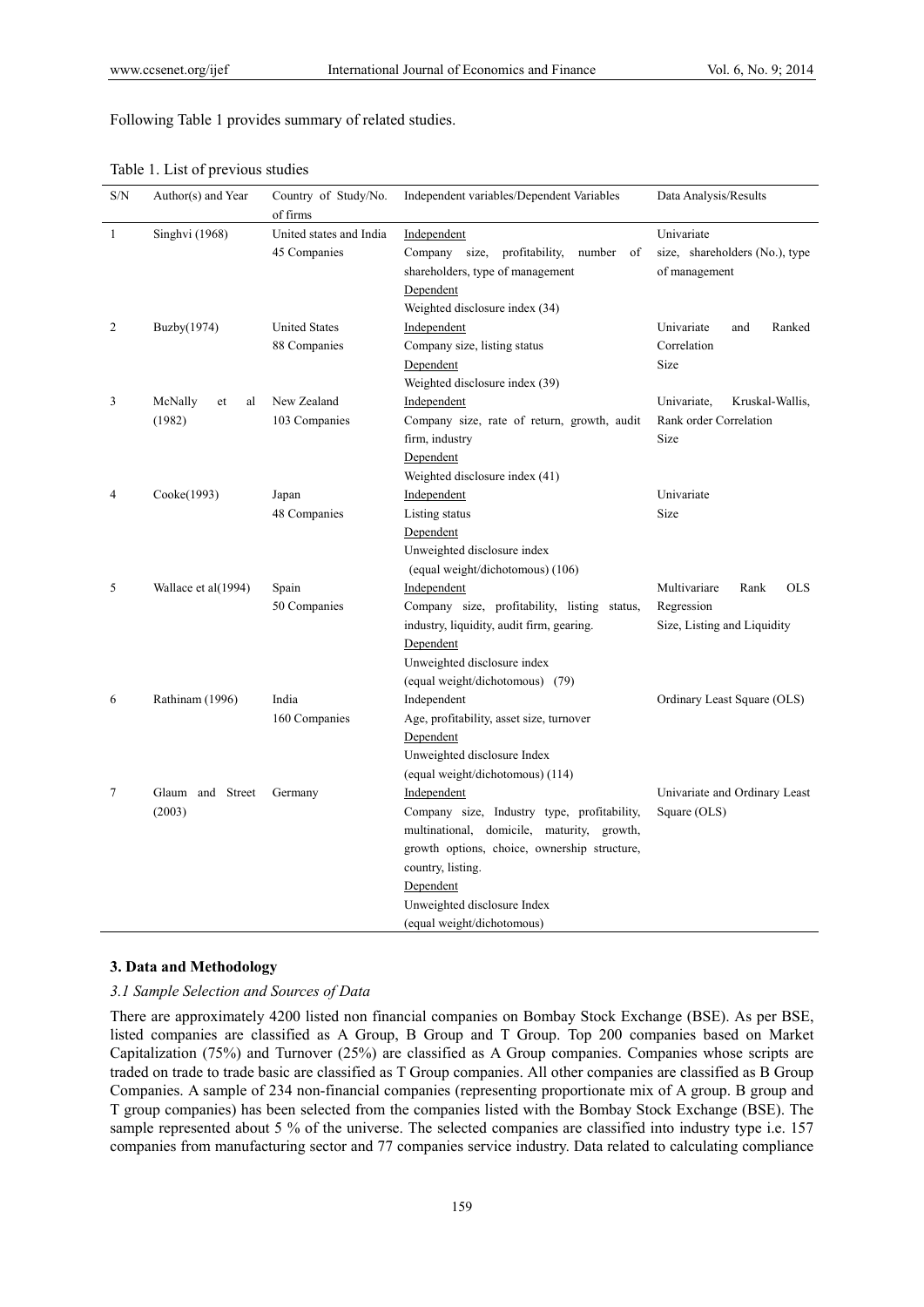index and other variables have been collected from annual reports of the companies for the year ended 31<sup>st</sup> March 2009. To collect other financial information pronouncements from regulatory bodies have been used.

#### *3.2 Variables*

3.2.1 Dependent Variable: Compliance Index

There are 32 accounting standards issued by Institute of Chartered Accountants of India (ICAI), as applicable to the companies as on 31st March 2009. We have selected 29 accounting standards for the purpose of present study since they are mandatory and applicable to all the companies.

A checklist was prepared considering the disclosures required by Accounting Standards. Each item in the checklist was examined with the help of annual report and was assigned 1 if disclosed; and 0 if not disclosed and NA if not applicable.

**CI:** To compute Compliance Index following formula has been used. Each item of disclosures was given an equal weight age.

$$
CI = \frac{Discloures Made}{Disclosures Applied}
$$

Following table 2 describes no. of disclosures considered from each Accounting Standards.

Table 2. No. of disclosures considered from each accounting standards

| No.       | <b>Name of Accounting Standard</b>                                                       | <b>No. of Disclosures</b> |
|-----------|------------------------------------------------------------------------------------------|---------------------------|
| $AS-1$    | Disclosures of accounting policies                                                       | 2                         |
| $AS-2$    | valuation of inventories                                                                 | 3                         |
| $AS-3$    | <b>Cash Flow Statements</b>                                                              | 7                         |
| $AS-4$    | Contingencies and Events Occurring After the Balance Sheet Date                          | 2                         |
| $AS-5$    | Net Profit or Loss for the Period, Prior Period Items and Changes in Accounting Policies | $\overline{c}$            |
| $AS-6$    | Depreciation Accounting                                                                  | 7                         |
| $AS-7$    | <b>Construction Contracts</b>                                                            | 3                         |
| $AS-8$    | Research and Development (Withdrawn and included in AS 26)                               | $\theta$                  |
| $AS-9$    | Revenue Recognition                                                                      | 2                         |
| $AS-10$   | Accounting for Fixed Assets                                                              | 6                         |
| $AS-11$   | The Effects of Changes in Foreign Exchange Rates                                         | 6                         |
| $AS-12$   | Accounting for government grants                                                         | 4                         |
| $AS-13$   | Accounting for investments                                                               | 8                         |
| $AS-14$   | Accounting for Amalgamations                                                             | 3                         |
| $AS-15$   | Accounting for Employee Benefits                                                         | 8                         |
| $AS-16$   | <b>Borrowing Costs</b>                                                                   | $\overline{c}$            |
| AS 17     | Segment reporting                                                                        | 11                        |
| $AS-18$   | <b>Related Party Disclosures</b>                                                         | $\overline{c}$            |
| $AS-19$   | Leases                                                                                   | 12                        |
| $AS-20$   | Earnings Per Share                                                                       | 7                         |
| $AS-21$   | <b>Consolidated Financial Statements</b>                                                 | 3                         |
| $AS-22$   | Accounting for Taxes on Income                                                           | 3                         |
| $AS-23$   | Accounting for Investments in Associates in Consolidated Financial Statements            | 6                         |
| $AS-24$   | Discontinuing Operations                                                                 | 11                        |
| $AS - 25$ | <b>Interim Financial Reporting</b>                                                       | 9                         |
| $AS-26$   | <b>Intangible Assets</b>                                                                 | 3                         |
| $AS-27$   | Financial Reporting of Interests in Joint Ventures                                       | 4                         |
| $AS-28$   | <b>Impairment of Assets</b>                                                              | 5                         |
| $AS-29$   | Provisions, Contingent Liabilities and Contingent Assets                                 | $\overline{c}$            |
|           | Total                                                                                    | 143                       |

3.2.2 Explanatory Variables and Hypothesis

Followings explanatory variables have been used in the study.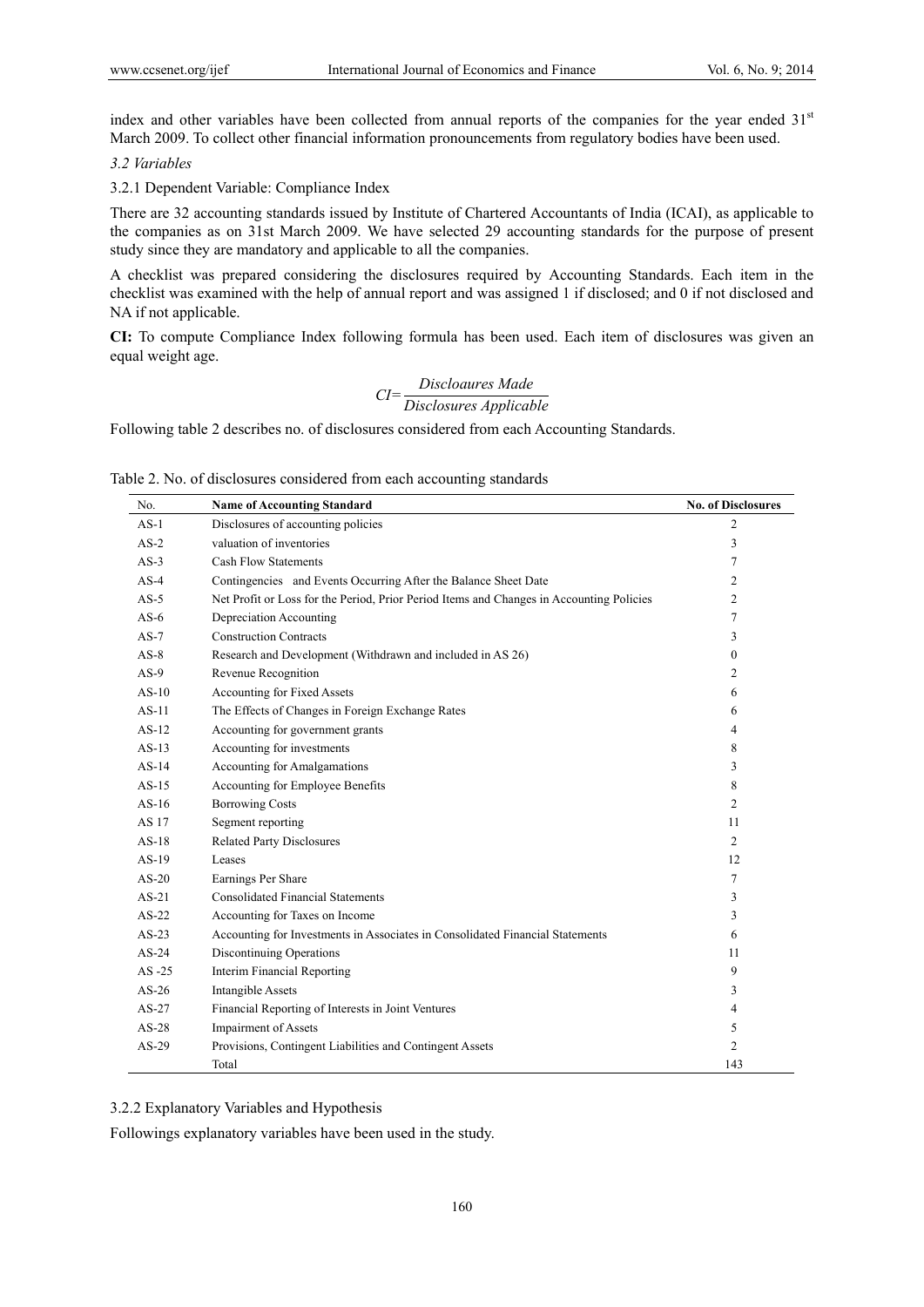# **Size:**

Larger firms are assumed to be disclosing more information in the annual report. They would be having adequate resources and expert manpower to generate and disseminate information. This is also a costly exercise and large firms may be able to bear the cost. Several studies have also found Size of the firm to be a significant factor affecting disclosures (like Singhvi and Desai, 1971; Belkaoui and Kahl, 1978; McNally et al*.* 1982; Cooke, 1992).

*H 1: Larger Companies have higher level of compliance with Accounting Standards.* 

# **Profitability:**

The amount of profit generated by the firm also influences disclosures in financial statements. Managers of profitable firms may disclose detailed information in order to support the continuance of their positions and compensation agreements (as pronounced by Agency theory). Several previous studies have reported positive influence of profitability on disclosures (Singhvi and Desai, 1971; Belkaoui and Kahl, 1978; and Wallace et al., 1994).

*H2: Companies with larger profits have higher level of Compliance with Accounting Standards.* 

# **Leverage:**

Firm with higher level of debt are considered to be more risky and they may also incur higher amount of monitoring cost. Adequate disclosure of information in the financial statements may reduce their monitoring cost and also allows creditors to assess risk level of the (Botosan, 1997). Murphy, 1999, Joshi and Mudhahki, 2001 found these variables to be statistically insignificant. The debt equity ratio is used in the present study as measure of leverage and following hypothesis has been formulated.

*H 3: Companies with higher level of Leverage have a higher level of Compliance with Accounting Standards.* 

# **Age:**

We expect older companies to disclose more information in the annual reports since they have adequate resources and matured personnel. They also enjoy goodwill in the market.

*H 4: Older companies have higher level of Compliance with Accounting Standards.* 

## **Foreign listing:**

Foreign listing is considered since at international level disclosure requirements are more qualitative and it makes companies more transparent.

*H 5: Companies listed abroad have higher level of compliance to Accounting Standards.* 

#### **Foreign Ownership:**

In case a company has more of a foreign ownership the policy of making disclosures will be at higher rate which may make company more transparent in terms of disclosure requirements.

*H 6: Companies with Foreign Ownership have higher level of compliance to Accounting Standards.* 

#### **Big 4 Audit firm:**

Several studies have reported that there is relationship between the types of Auditor and compliance to Accounting Standards. Street and Gray (2001) reported that level of compliance with IAS disclosure were positively associated with company being audited by Big Five Audit firms.

It can be expected that the company audited by international audit firms (Top 4) are more likely to have a higher level of compliance with Accounting Standards than the company audited by other auditors. The study considered PWC, E&Y, KPMG and Deloitte as Top 4 firms based on their revenues and international representation.

*H 7: Companies which are audited by Big 4 Audit firms have higher level of compliance with Accounting Standards than other Audit firms.*

Following table 3 describes explanatory variables and its computation in brief: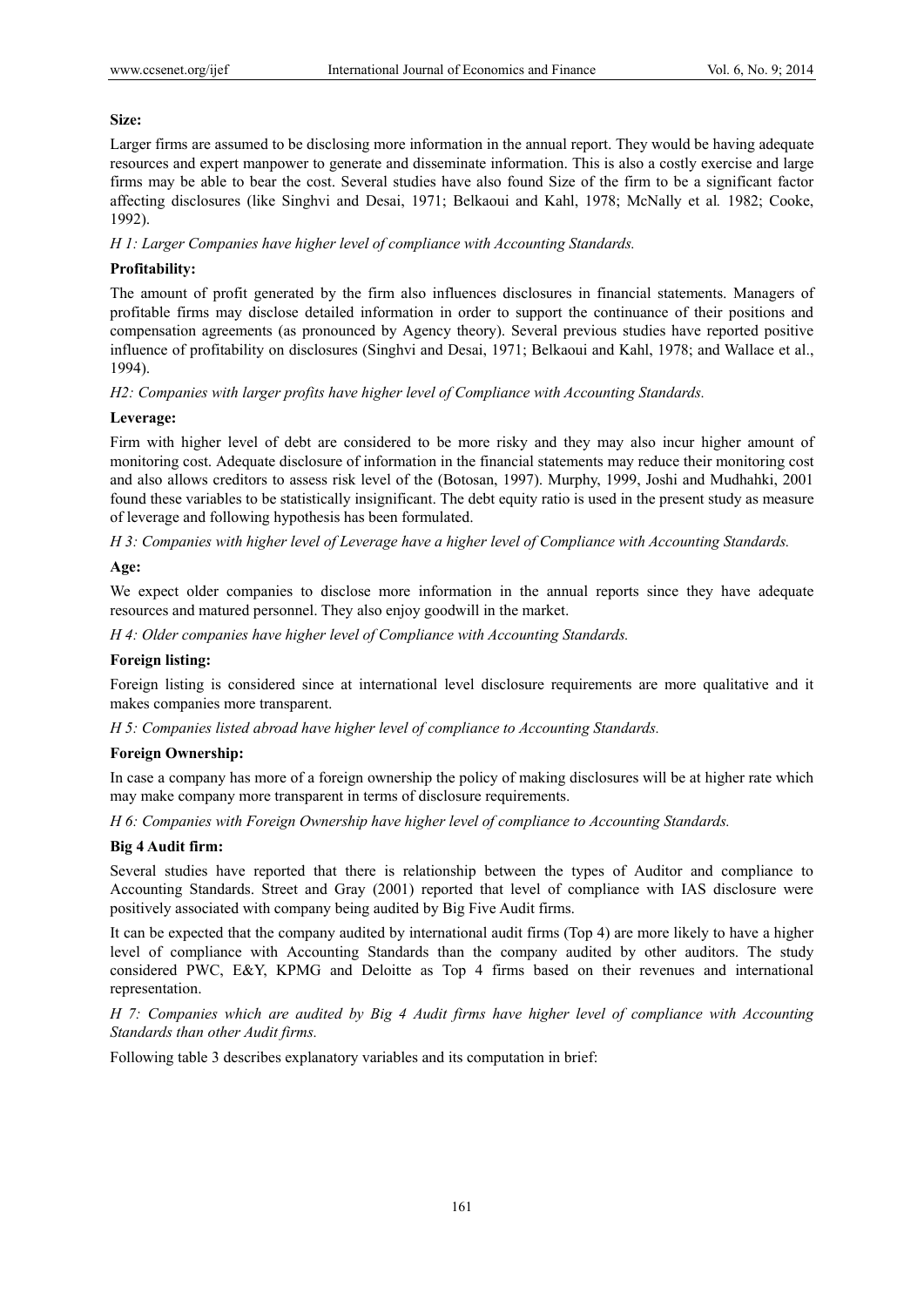| <b>Variable</b>  | Proxy                     | Nature/Formula                     | <b>Calculation</b>     | <b>Expressed as</b> |
|------------------|---------------------------|------------------------------------|------------------------|---------------------|
| <b>Size</b>      | Net Sales                 |                                    | Log of Net sales       | Log (TURN)          |
| Profitability    | Net Profit Ratio (NPR)    | $NPR = Profit$ after Tax/Net Sales | $%$ of NPR             | <b>NPR</b>          |
| Leverage         | Debt/Equity Ratio (D/E)   | $D/E = Det$ (Secured               | % of DE Ratio          | D/E                 |
|                  |                           | +Unsecured)/Equity                 |                        |                     |
| Age              | Age of company            |                                    | Log of Company Age     | Log(Age)            |
| Foreign Listing  | Listing abroad            | Dummy                              | 1 if Listed abroad     | Foreign Listing     |
|                  |                           |                                    | 0 if not listed abroad |                     |
| Foreign          | % of Foreign Holding      | Foreign Ownership/Total Owners'    | % of Foreign Ownership | For Own             |
| Ownership        |                           | Fund                               |                        |                     |
| Big 4 Audit Firm | Audit by Big 4 Audit firm | Dummy                              | 1 if audited by Big 4  | Big 4 Audit firm    |
|                  |                           |                                    | 0 if audited by others |                     |

#### Table 3. Details of explanatory variables

#### *3.3 Formulation of Model*

To identify the variable affecting Compliance Index Ordinary Least Square (OLS) regression is used. Following is the description of the Model:

 $CI = \beta_0 + \beta I$  Log TURN +  $\beta_2$  NPR +  $\beta_3$  DE +  $\beta_4$  Log AGE +  $\beta_5$  FOREIGN LISTING +  $\beta_6$  FOR OWN +  $\beta_7$  BIG 4 *AUDIT FIRM + ε<sup>j</sup>*

The model has been tested for Overall Sample, Manufacturing Sector Companies and Service Sector Companies. Where,

 $\beta_0$  = regression intercept;

 $\beta$ <sub>i (1to 7)</sub> = parameters to be estimated and;

 $\varepsilon_j$  = the error term.

#### **4. Results and Discussion**

The collected data has been analysed with the help of following techniques. The software used are MS-Excel Data Analysis and SPSS 17.0.

Following Table 4 describes Compliance Index Score achieved by Companies.

Table 4. Compliance index scores

|                | <b>Overall Sample</b> | <b>Manufacturing Sector Companies</b> | <b>Service Sector Companies</b> |
|----------------|-----------------------|---------------------------------------|---------------------------------|
| Average        | 0.7123                | 0.7322                                | 0.6923                          |
| <b>Maximum</b> |                       |                                       |                                 |
| <b>Minimum</b> | 0.4567                | 0.4567                                | 0.4795                          |
| Range          | 0.543                 | 0.543                                 | 0.520                           |

Average compliance of overall sample is 71.23%. In case of manufacturing sector Companies compliance score is 73.22 % which is higher than the average score. In case of Service sector companies' average score is less than overall average.

Following table 5 describes Regression results:

|  | Table 5. OLS regression results |  |
|--|---------------------------------|--|
|  |                                 |  |

|            | <b>Overall Sample</b><br>$(N=234)$ |            |             | <b>Manufacturing Sector Companies</b> |             | Service Sector Companies (N=77) |  |
|------------|------------------------------------|------------|-------------|---------------------------------------|-------------|---------------------------------|--|
|            |                                    |            | $(N=157)$   |                                       |             |                                 |  |
|            | Coefficient                        | t-Stat     | Coefficient | t-Stat                                | Coefficient | t-Stat                          |  |
| Intercept  | 0.724385403                        | 15.98711   | 0.739494    | 12.52581                              | 0.679959    | 9.221142                        |  |
| Log (TURN) | 0.037480788                        | 4.231084*  | 0.038398    | 3.520988*                             | 0.034767    | 2.222162*                       |  |
| <b>NPR</b> | $-0.000005208$                     | $-0.53901$ | 0.008846    | 0.777336                              | $-4.5E-06$  | $-0.49324$                      |  |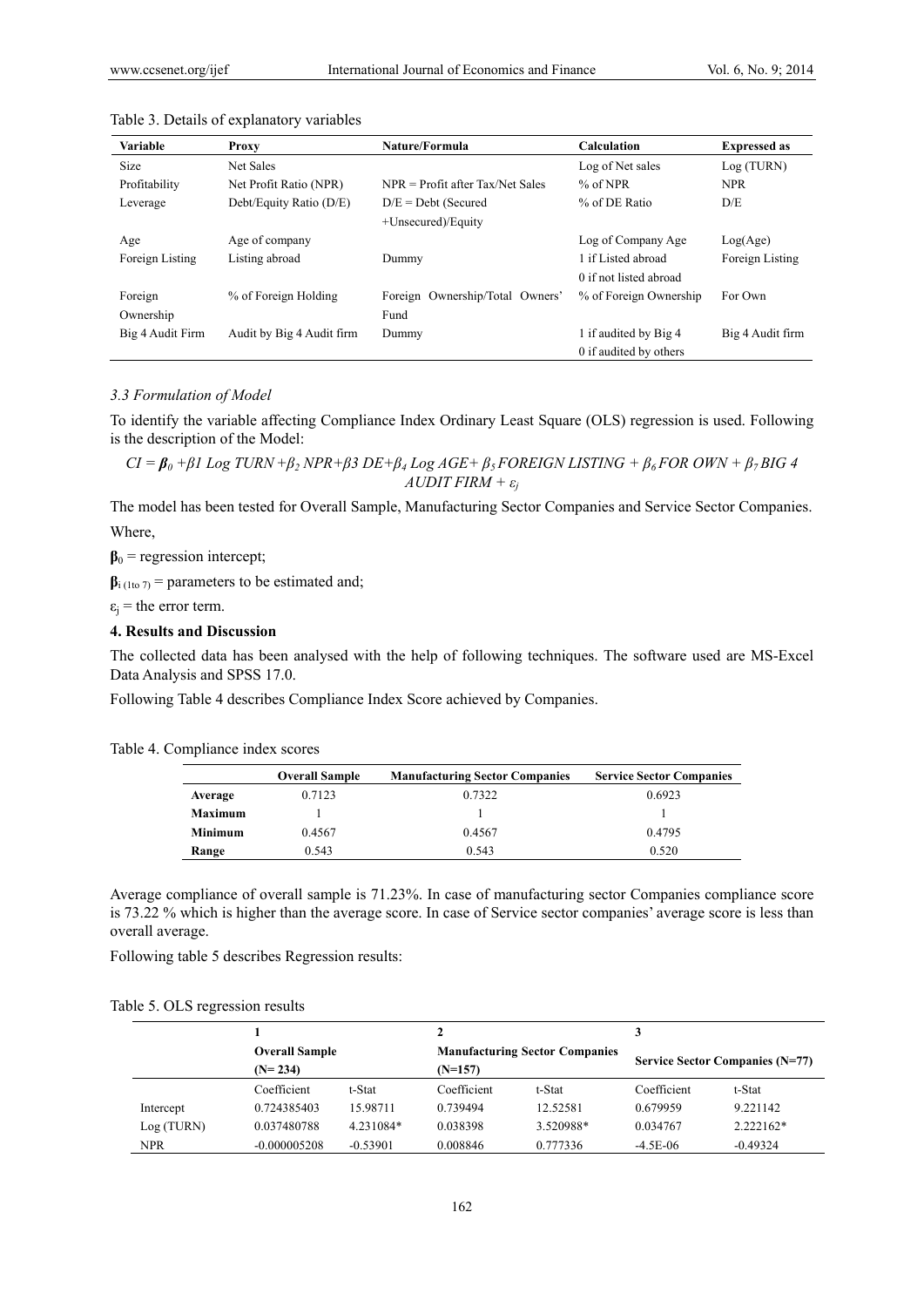| D/E              | $-0.000309681$ | $-0.58793$ | 0.006463   | 0.892854   | $-0.00031$ | $-0.58992$ |  |
|------------------|----------------|------------|------------|------------|------------|------------|--|
| Age              | 0.001659177    | 0.052228   | $-0.01421$ | $-0.34915$ | 0.033938   | 0.64597    |  |
| Foreign Listing  | 0.0829563      | 2.249649*  | 0.096184   | 2.414076*  | 0.104304   | 1.370316   |  |
| FOR Own          | $-0.000381469$ | $-0.65516$ | $-0.0006$  | $-0.83684$ | $-0.00017$ | $-0.16758$ |  |
| Big 4 Audit firm | 0.057064246    | 2.362384*  | 0.050521   | 1.78773**  | 0.083935   | 1.353916   |  |
| R Square         | 0.163920905    |            | 0.172722   |            | 0.215739   |            |  |
| F                | 6.329908       |            | 4.4441     |            | 2.711567   |            |  |
| Significance F   | 0.000000846    |            | 0.000163   |            | 0.015235   |            |  |

*Note.* \* Significance at 5% level; \*\*Significance at 10% level.

From Table 5 it can be observed that Compliance Score achieved by the firm is largely affected by Size of the firm, its listing at foreign stock exchange and Big 4 auditors. This implies that larger firms generally disclose more information because they can bear the cost of disclosure and also because they are generally followed by analyst. Firms listed aboard are also found to be disclosing more information which may be possible due to the fact that they have to comply with various rules and regulations of different stock exchange. Firms audited by big 4 auditors are also disclosing more information due to the expertise and reputation of auditors.

When we split the sample into manufacturing sector companies and service sector companies we observe that results are consistent for manufacturing sector companies however in case of service sector companies only size is found to be significantly affecting compliance level.

## **5. Conclusion**

Average compliance of overall sample has been found to be only 71% (with SD 22.41%), and minimum compliance is 46%. If for listed companies, Compliance level is this low, for unlisted companies it is likely to be much lower. For Manufacturing Sector Companies, Size (Turnover), Big 4 Audit firm and Foreign Listed firm have been found significant. For Service Sector Companies only Size has been found significant. Findings of the study may be of help to regulators while framing the policies related to financial reporting. It can act as feedback for them to assess the level of mandatory compliance by listed companies. It can also be used by analyst to study factors driving companies towards more compliance.

Although the study raises an important issue of complying with disclosures requirements the results are limited to the sample selected for the study. There is scope for taking this research ahead by increasing sample size, considering voluntary and non-financial information disclosure from the annual report to ascertain level of compliance and disclosures.

### **References**

- Belkaoui, A., & Kahl, A. (1978). *Corporate Financial Disclosures in Canada*. Research Monograph of the Canadian Certified General Accountants Association, Vancouver.
- Botosan, C. (1997). Disclosure Level and Cost of Equity Capital. *The Accounting Review, 72*(July), 323–349.
- Buzby, S. L. (1974). Selected items of Information and their Disclosure in Annual Reports. *The Accounting Review, 49*(3), 423–435.
- Cooke, T. E. (1992). The Impact of Size, Stock Market Listing and Industry Type on the Disclosure in the Annual Reports of Japanese Listed Corporations. *Accounting and Business Research, 22*(Summer), 229– 237. http://dx.doi.org/10.1080/00014788.1992.9729440
- Cooke, T. E. (1993). Disclosure in Japanese corporate annual reports. *Journal of Business Finance & Accounting, 20*(4), 521–535. http://dx.doi.org/10.1111/j.1468-5957.1993.tb00272.x
- Glaum, M., & Street, D. (2003). Compliance with the disclosure requirement of German's new market, IAS Versus US GAAP. *Journal of International Financial Management and Accounting, 14*(1), 64–100. http://dx.doi.org/10.1111/1467-646X.00090
- Joshi, P. L., & Mudhahki, J. A. (2001). Empirical Study of Compliance with International Accounting Standards (IAS-1) by Sock Exchange Listed Companies in Bahrain. *Journal of Financial Management and Analysis, 14*(2), 43–54.
- McNally, G. M., Eng, L. H., & Hasseldine, C. R. (1982). Corporate Financial Reporting in New Zealand: An Analysis of User Preferences, Corporate Characteristics and Disclosure Practices for Discretionary